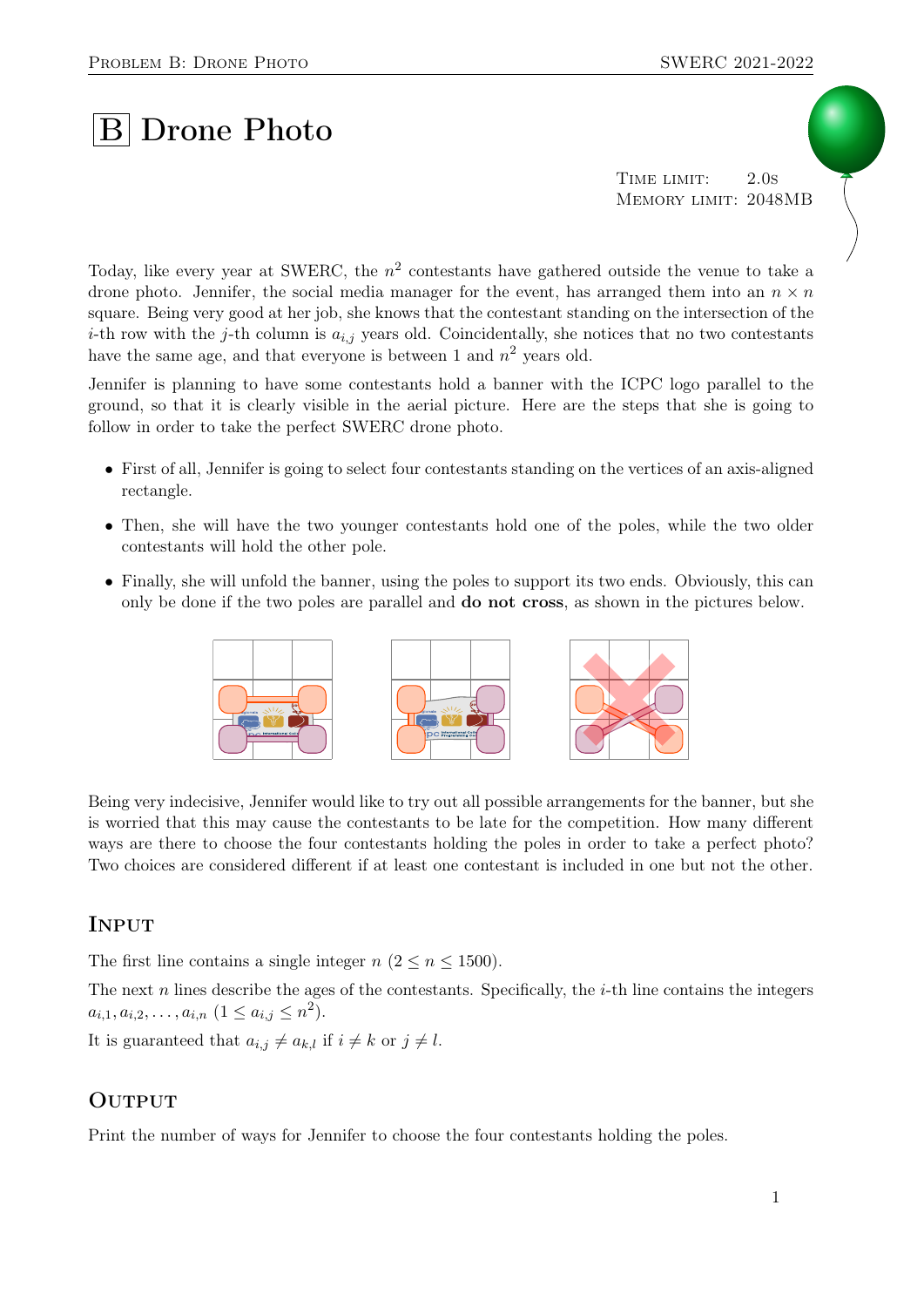# **SAMPLES**

| Sample input 1 | Sample output 1 |
|----------------|-----------------|
|                |                 |
|                |                 |
|                |                 |

#### Explanation of sample 1.

There are 4 contestants, arranged as follows.

|   | 3 |
|---|---|
| 4 |   |

There is only one way to choose four contestants, with one pole held by contestants aged 1 and 2 and the other one by contestants aged 3 and 4. But then, as we can see in the picture, the poles cross.



Since there is no valid way to choose four contestants, the answer is 0.

| Sample input 2 | Sample output 2 |
|----------------|-----------------|
|                |                 |
|                |                 |
|                |                 |

#### Explanation of sample 2.

The 4 contestants are arranged as follows.

| К |  |
|---|--|
| 4 |  |

Once again, there is only one way to choose four contestants, but this time the poles don't cross.



Therefore, the answer is 1.